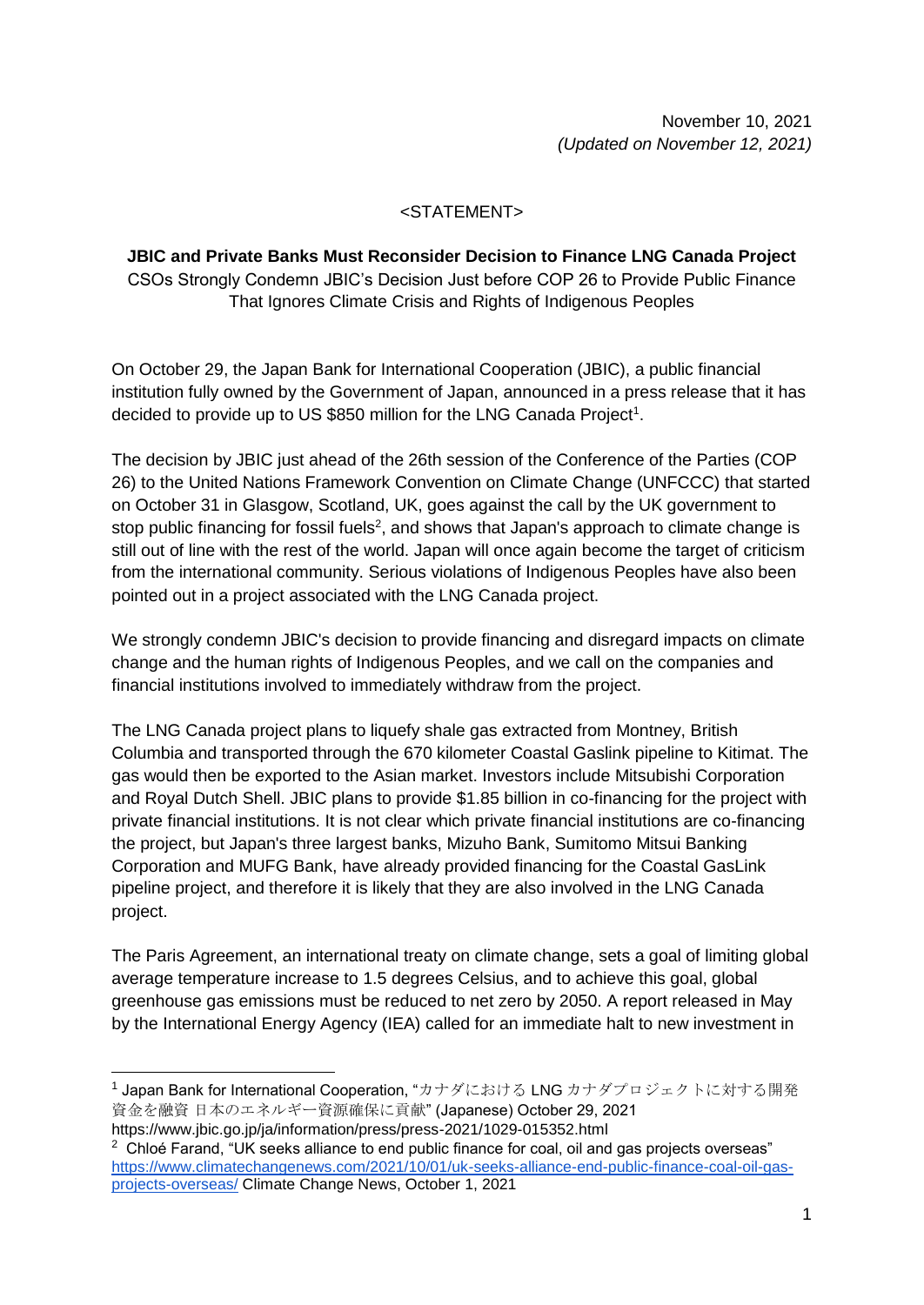all fossil fuels to achieve net-zero emissions by 2050 $3$ , making it clearer than ever that we need to end public finance for fossil fuels. In addition, the LNG Canada project is scheduled to start operating from 2024 for 40 years, meaning that it will produce liquified natural gas (LNG) after 2050. This is a clear violation of the Paris Agreement.

In addition to its climate impacts, serious human rights violations against Indigenous Peoples have been reported in an associated project of the LNG Canada project, the Coastal GasLink pipeline project. The Coastal GasLink Pipeline Company is now pushing ahead with construction, ignoring the rights of the Wet'suwet'en First Nation. The Wet'suwet'en, who are directly affected by Coastal GasLink, have never given up their land, and in 1997 the Supreme Court of Canada ruled that the ownership and use of land belong to Indigenous Peoples (Delgamuukw case)<sup>4</sup>.

On December 13, 2019, the UN Committee on the Elimination of Racial Discrimination adopted a resolution calling on the federal government to immediately halt the Coastal GasLink pipeline project, the Trans-Mountain pipeline project, and construction of the Site C Dam, until "Free, prior and informed consent (FPIC)" has been obtained<sup>5</sup>. In other words, it has been pointed out internationally that FPIC has not been obtained for Coastal GasLink, associated with the LNG Canada project, and JBIC's decision to finance the project clearly violates JBIC's Guidelines for Confirmation of Environmental and Social Considerations, which require that FPIC be obtained from Indigenous Peoples prior to financing.

The Equator Principles, which are signed by private banks, also call for projects to obtain FPIC from Indigenous Peoples and to comply with "the rights and protections for Indigenous Peoples contained in relevant national law, including those laws implementing host country obligations under international law." The decision to provide financing for this project clearly goes against this. The Wet'suwet'en and more than 100 other organizations around the world submitted a request letter on October 19 to investors and financial institutions, including Japan's three largest banks, calling on them to divest from and stop financing the Coastal GasLink pipeline project and the LNG Canada project<sup>6</sup>.

-

 $6$  "Indigenous-led campaign, endorsed by 100+ groups, urges global investors and banks to divest from and stop financing Coastal GasLink and LNG Canada; Financing violates racial justice commitments and reconciliation; Campaign builds on TMX campaign that saw 16 insurers drop the project"

 $3$  International Energy Agency, "Net Zero by 2050: a Roadmap for the Global Energy Sector" <https://www.iea.org/reports/net-zero-by-2050> May 18, 2021

 $^4$  Jon Hernandez, "'We still have title': How a landmark B.C. court case set the stage for Wet'suwet'en protests",https://www.cbc.ca/news/canada/british-columbia/delgamuukw-court-ruling-significance-1.5461763, CBC News, Feb 13, 2020

<sup>&</sup>lt;sup>5</sup> Committee on the Elimination of Racial Discrimination, "Prevention of racial discrimination, including early warning and urgent action precedure"

https://tbinternet.ohchr.org/Treaties/CERD/Shared%20Documents/CAN/INT\_CERD\_EWU\_CAN\_902 6\_E.pdf?\_ga=2.171294304.1158930249.1618 324061-1016472279.1618324061 December 13, 2019

[https://static1.squarespace.com/static/5c51ebf73e2d0957ca117eb5/t/616e48f02d0094632c4c290a/16](https://static1.squarespace.com/static/5c51ebf73e2d0957ca117eb5/t/616e48f02d0094632c4c290a/1634617585249/211005-+Divest+from+Coastal+GasLink+Press+Release++-Canada.pdf) [34617585249/211005-+Divest+from+Coastal+GasLink+Press+Release++-Canada.pdf](https://static1.squarespace.com/static/5c51ebf73e2d0957ca117eb5/t/616e48f02d0094632c4c290a/1634617585249/211005-+Divest+from+Coastal+GasLink+Press+Release++-Canada.pdf) The Gidimt'en Checkpoint, October 19, 2021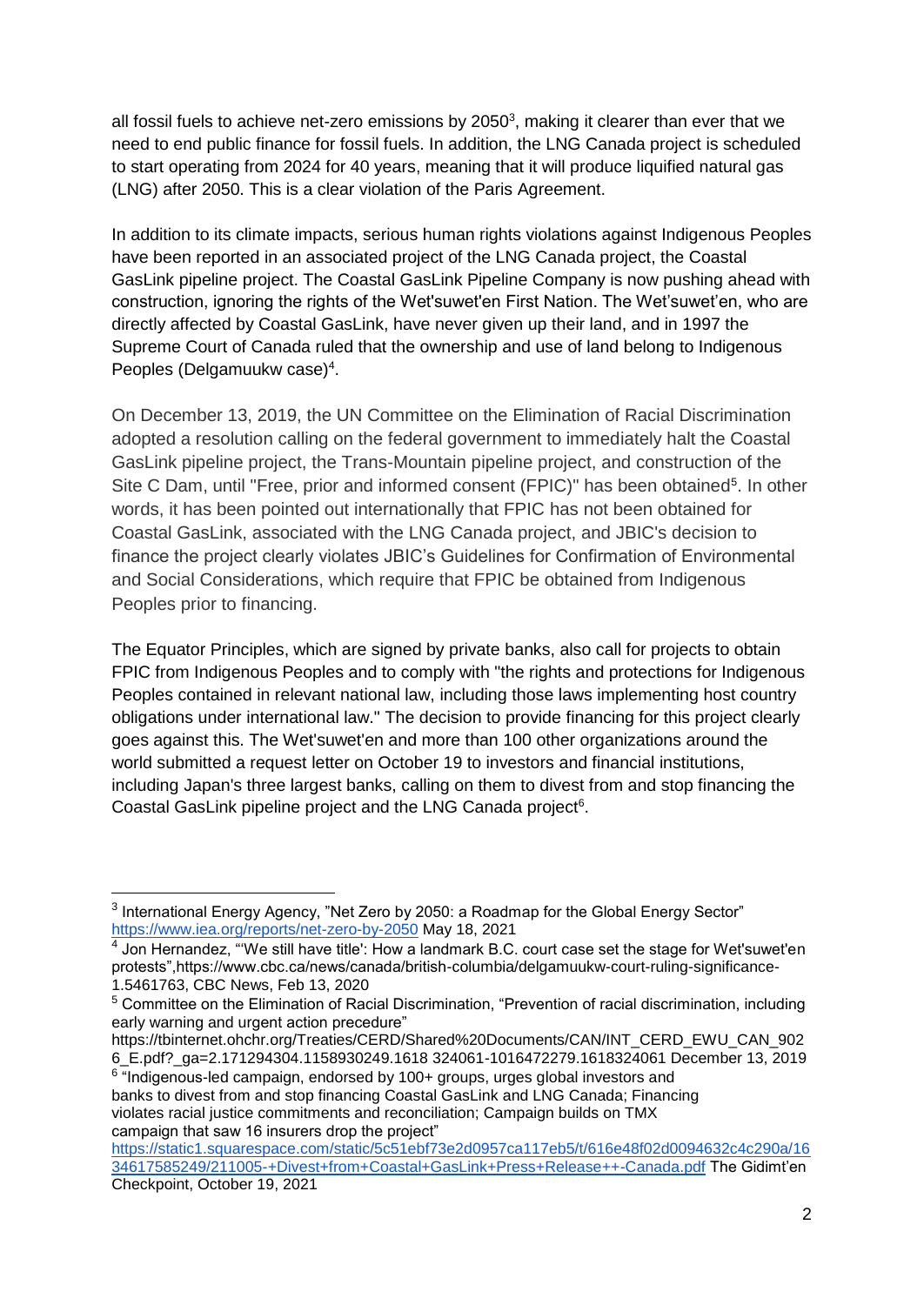We strongly urge JBIC and the private financial institutions involved in the project to immediately withdraw their financing to the project, and urge Mitsubishi Corporation to withdraw from the project.

## **LIST OF SIGNATORIES:**

This statement is signed by 93 organizations, including those working at international and regional levels plus organizations working nationally in 30 countries. *(Updated on November 12: This statement is signed by 95 organizations, including those working at international and regional levels plus organizations working nationally in 30 countries.)*

Friends of the Earth Japan Japan Center for a Sustainable Environment and Society (JACSES) 350.org Japan Mekong Watch Kiko Network

| Cas Yikh (Gidimt'en Clan, Wet'suwet'en Nation)                             | Wet'suwet'en Nation       |
|----------------------------------------------------------------------------|---------------------------|
| Canadian Association of Physicians for the Environment                     | British Columbia, Canada  |
| SOS territoire                                                             | Canada / British Columbia |
| Accompagnement Mieux-Être                                                  | Canada                    |
| <b>CADET</b>                                                               | Canada                    |
| Climate Strike Canada                                                      | Canada                    |
| David Suzuki Foundation                                                    | Canada                    |
| Democracy Watch                                                            | Canada                    |
| Eau secours                                                                | Canada                    |
| <b>Environnement Vert Plus</b>                                             | Canada                    |
| Festival des Technologies vertes de Montréal                               | Canada                    |
| <b>Fondation Rivières</b>                                                  | Canada                    |
| Friends of the Earth Canada                                                | Canada                    |
| <b>Gulf Islands Front Lines</b>                                            | Canada                    |
| Les oubliés de l'autobus                                                   | Canada                    |
| Mouvement Citoyen LittOralement Inacceptable (MCLI)                        | Canada                    |
| Mouvement d'éducation populaire et d'action communautaire du Québec Canada |                           |
| My Sea to Sky                                                              | Canada                    |
| Nature Québec                                                              | Canada                    |
| Prospérité sans Pétrole                                                    | Canada                    |
| RAVEN (Respecting Aboriginal Values and Environmental Needs)               | Canada (QC)               |
| Sustainabiliteens Vancouver                                                | Canada Québec             |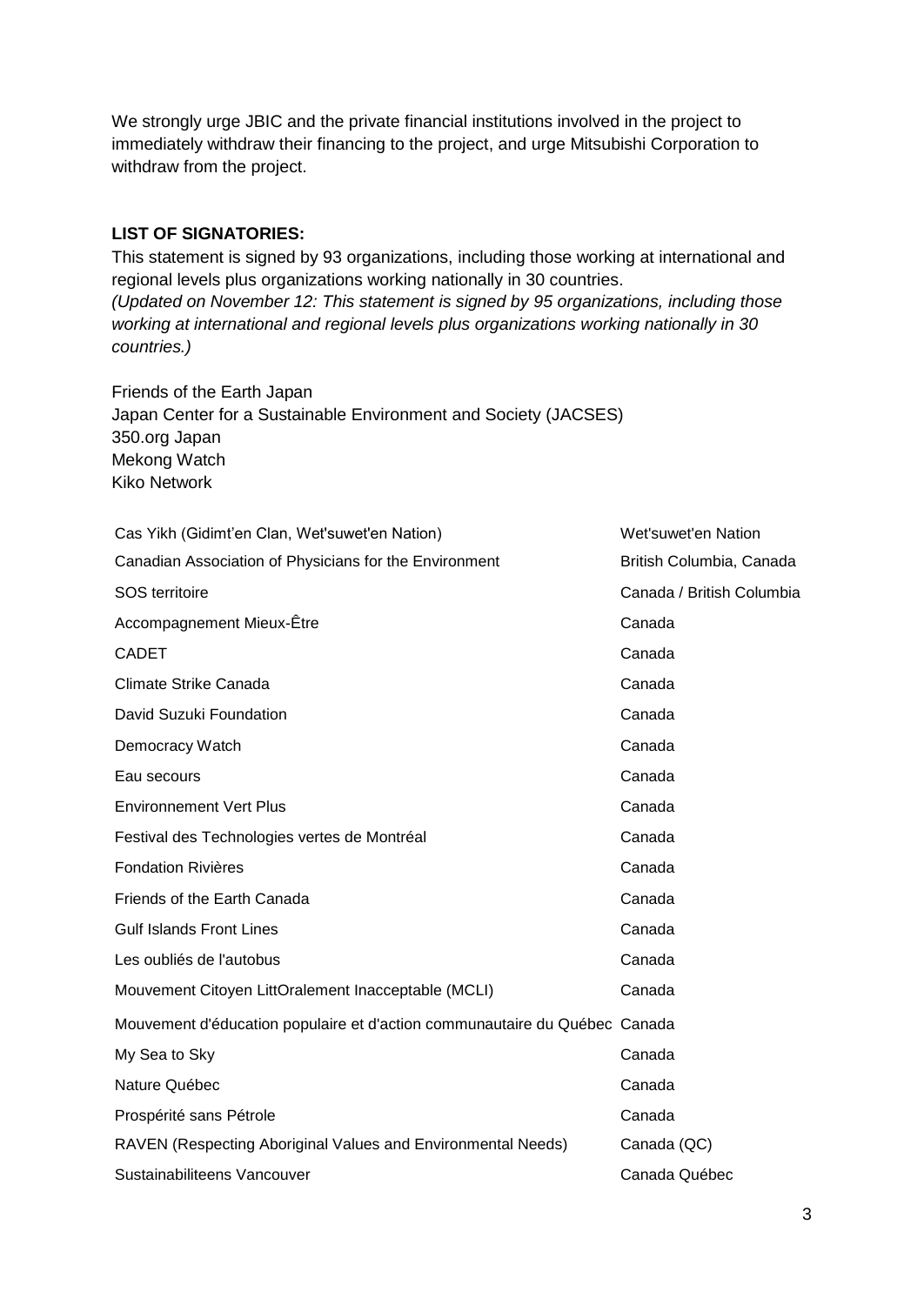| The Climate Reality Project Canada                      | Canada,         |
|---------------------------------------------------------|-----------------|
| <b>Wilderness Committee</b>                             | Canada/         |
| NON à une marée noire dans le Saint-Laurent             | Québec,         |
| La CEVES                                                | <b>Montreal</b> |
| Citoyens au Courant                                     | Vaudreui        |
| Tierra Nativa / At Argentina                            | Argentina       |
| Asian Peoples' Movement on Debt and Development (APMDD) | Asia            |
| Friends of the Earth Asia Pacific                       | Asia Pac        |
| <b>Australian Conservation Foundation</b>               | Australia       |
| Friends of the Earth Australia                          | Australia       |
| Jubilee Australia                                       | Australia       |
| <b>Bangladesh Environmental Lawyers Association</b>     | Banglade        |
| Amigos da Terra Brasil / Foe Brazil                     | <b>Brazil</b>   |
| <b>Fundacion Chile Sustentable</b>                      | Chile           |
| COECOCEIBA - FoE Costa Rica                             | Costa Rio       |
| NOAH - Friends of the Earth Denmark                     | Danmark         |
| Friends of the Earth Europe                             | Europe          |
| <b>Just Finance International</b>                       | Europe          |
| Masn ystävät ry/ Friends of the Earth Finland           | Finland         |
| Les Amis de la Terre / Friends of the Earth France      | France          |
| <b>Reclaim Finance</b>                                  | France          |
| The Greens Movement of Georgia/FoE Georgia              | Georgia         |
| GegenStroemung - INFOE e. V.                            | Germany         |
| urgewald                                                | Germany         |
| AbibiNsroma Foundation                                  | Ghana/A         |
| <b>Alliance for Empowering Rural Communities</b>        | Ghana           |
| Growthwatch                                             | India           |
| <b>Trend Asia</b>                                       | Indonesia       |
| <b>WALHI</b>                                            | Indonesia       |
| EarthRights International                               | Internatio      |
| Friends of the Earth International                      | Internatio      |
| International Accountability Project                    | Internatio      |
| <b>Market Forces</b>                                    | Internatio      |
| Pacific Asia Resource Center (PARC)                     | Japan           |
| Women's<br>Democratic<br>Club/femin                     | Japan           |

Canada, Québec Canada/Québec Québec, Canada Montreal, Quebec, Canada Vaudreuil-Soulanges, Canada **Argentina** Asia Pacific Australia Bangladesh Costa Rica Georgia Germany Germany Ghana/Africa Indonesia Indonesia **International International** International International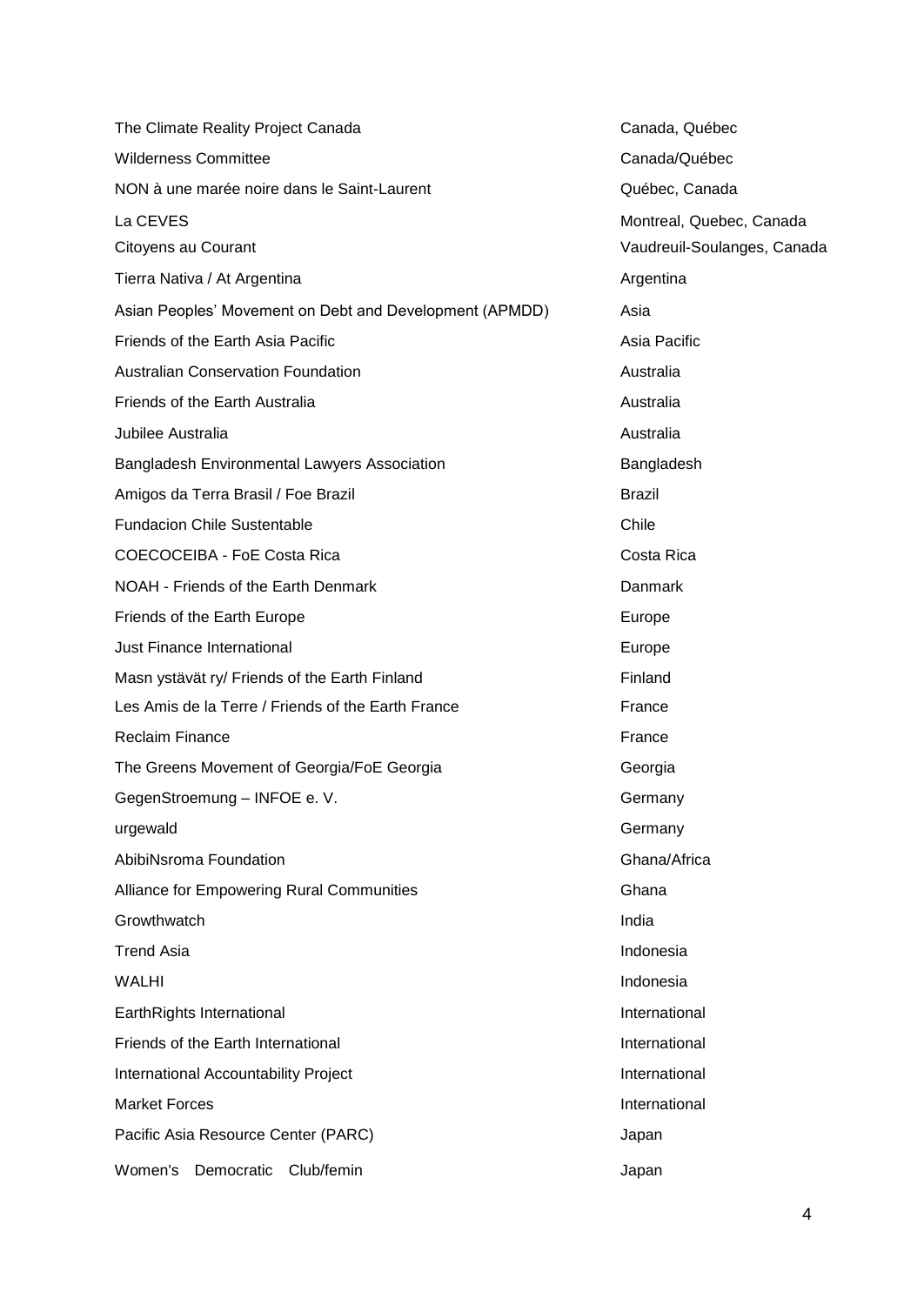| 原子力規制を監視する市民の会                                                                                      | Japan                          |
|-----------------------------------------------------------------------------------------------------|--------------------------------|
| 市民外交センター (Shimin Gaikou Centre-Citizens' Diplomatic Centre<br>for the Rights of Indigenous Peoples) | Japan                          |
| 日本国際ボランティアセンター                                                                                      | Japan                          |
| 武器取引反対ネットワーク (NAJAT) / Network Against Japan Arms<br>Trade                                          | Japan                          |
| Sahabat Alam Malaysia (Friends of the Earth Malaysia)                                               | Malaysia                       |
| Oyu Tolgoi Watch                                                                                    | Mongolia                       |
| <b>Rivers without Boundaries Coalition</b>                                                          | Mongolia                       |
| Pro Public/ FoE Nepal                                                                               | Nepal                          |
| <b>BankTrack</b>                                                                                    | Netherlands                    |
| <b>Both ENDS</b>                                                                                    | Netherlands                    |
| Recourse                                                                                            | Netherlands                    |
| Pakistan Fisherfolk Forum                                                                           | Pakistan                       |
| Alyansa Tigil Mina                                                                                  | Philippines                    |
| Center for Energy, Ecology, and Development (CEED)                                                  | Philippines                    |
| Cordillera Peoples Alliance                                                                         | Philippines                    |
| Legal Rights and Natural Resources Center - Friends of the Earth<br>Philippines                     | Philippines                    |
| Protect VIP Campaign Network                                                                        | Philippines                    |
| <b>WomanHealth Philippines</b>                                                                      | Philippines                    |
| Women's Development Center, Inc.                                                                    | Philippines                    |
| groundWork/Friends of the Earth South Africa                                                        | South Africa                   |
| 350 South Asia                                                                                      | South Asia                     |
| Solutions for Our Climate (SFOC)                                                                    | South Korea                    |
| Amigas de la Tierra                                                                                 | Spain                          |
| Centre for Environmental Justice                                                                    | Sri Lanka                      |
| Jordens Vänner/Friends of the Earth Sweden                                                          | Sweden                         |
| Ecological Alert and Recovery - Thailand                                                            | Thailand                       |
| <b>Healthy Public Policy Foundation</b>                                                             | Thailand                       |
| Climate Watch Thailand                                                                              | <b>Thailand/Southeast Asia</b> |
| corner house                                                                                        | united kingdom                 |
| Friends of the Earth England, Wales and Northern Ireland                                            | United Kingdom                 |
| Friends of the Earth US                                                                             | <b>United States</b>           |
| Oil Change International                                                                            | <b>United States</b>           |